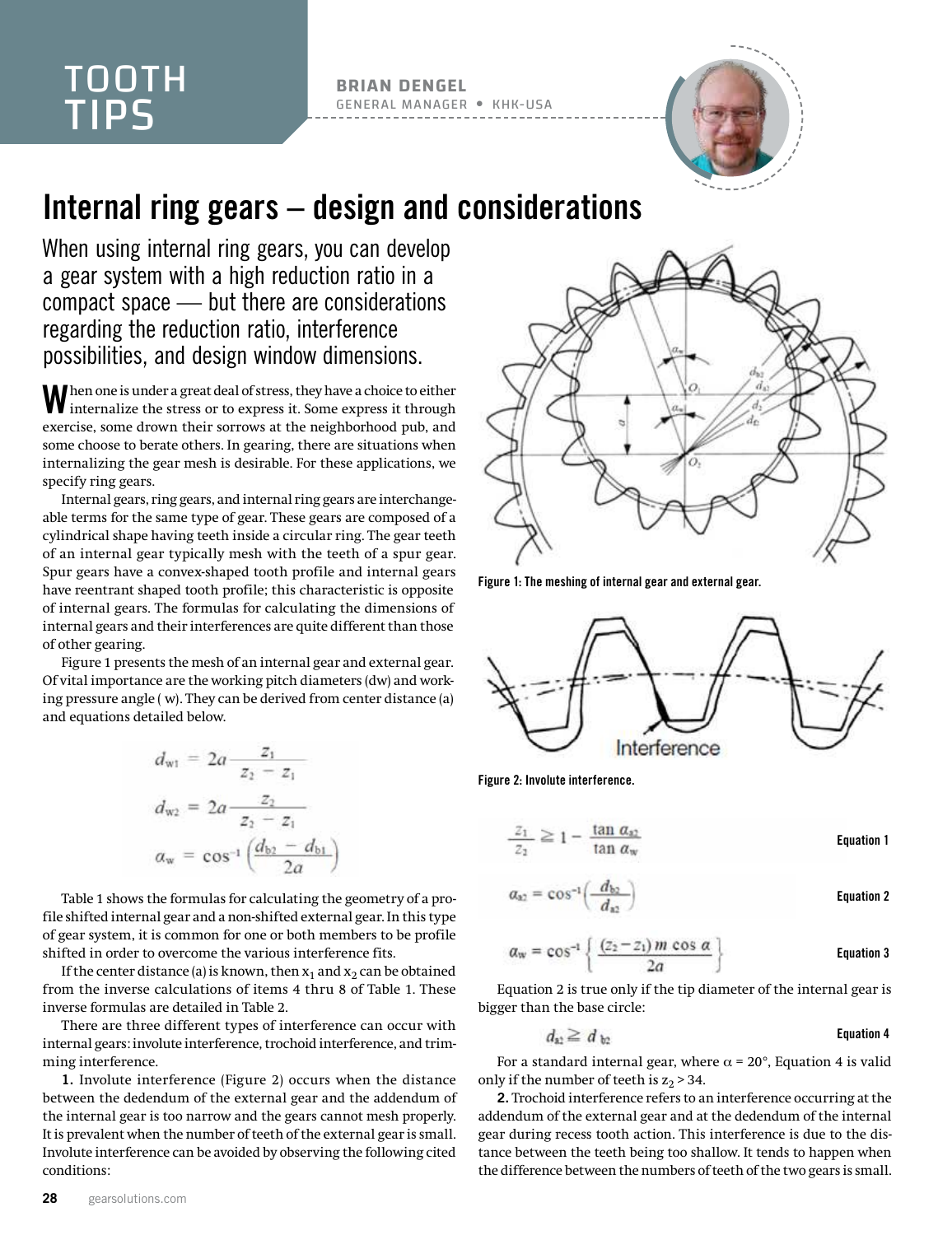|                |                                             |                              |                                                                            | Example           |                   |  |  |
|----------------|---------------------------------------------|------------------------------|----------------------------------------------------------------------------|-------------------|-------------------|--|--|
| No.            | Item                                        | Symbol                       | Formula                                                                    | External gear (1) | Internal gear (2) |  |  |
| 1              | Module                                      | m                            |                                                                            |                   | 3                 |  |  |
| 2              | Reference pressure angle                    | α                            |                                                                            | $20^{\circ}$      |                   |  |  |
| 3              | Number of teeth                             | z                            |                                                                            | 16                | 24                |  |  |
| 4              | Profile shift coefficient                   | x                            |                                                                            | $\mathbf{O}$      | $+0.516$          |  |  |
| 5              | Involute function $a_w$                     | inv $\alpha_{w}$             | 2tan $\alpha \left( \frac{x_2 - x_1}{z_2 - z_1} \right)$ + inv $\alpha$    | 0.061857          |                   |  |  |
| 6              | Working pressure angle                      | $a_w$                        | Find from involute Function Table                                          | 31.321258°        |                   |  |  |
| $\overline{7}$ | Center distance<br>modification coefficient | у                            | $\frac{z_2 - z_1}{2} \left( \frac{\cos \alpha}{\cos \alpha_w} - 1 \right)$ | 0.4000            |                   |  |  |
| 8              | Center distance                             | $\boldsymbol{a}$             | $\left(\frac{z_2-z_1}{2}+y\right)m$                                        | 13.2              |                   |  |  |
| 9              | Reference diameter                          | d                            | zm                                                                         | 48.000            | 72.000            |  |  |
| 10             | <b>Base</b> diameter                        | $d_{\rm b}$                  | $d \cos \alpha$                                                            | 45.105            | 67.658            |  |  |
| 11             | Working pitch diameter                      | $d_{\rm w}$                  | d <sub>b</sub><br>$\cos \alpha_w$                                          | 52.7998           | 79.1997           |  |  |
| 12             | Addendum                                    | $h_{a1}$<br>$h_{32}$         | $(1+x_1)m$<br>$(1-x_2)m$                                                   | 3.000             | 1.452             |  |  |
| 13             | Tooth depth                                 | $\boldsymbol{h}$             | 2.25m                                                                      | 6.75              |                   |  |  |
| 14             | Tip diameter                                | $\frac{d_{a1}}{d_{a2}}$      | $d_1 + 2h_{a1}$<br>$d_2 - 2h_{a2}$                                         | 54.000            | 69.096            |  |  |
| 15             | Root diameter                               | $d_{\rm fl}$<br>$d_{\Omega}$ | $d_{\rm al}$ – 2h<br>$d_{22}$ + 2h                                         | 40.500            | 82.596            |  |  |

Table 1: The calculations of a profile shifted internal gear and external gear where the module of the gears is 3, the number of teeth on the spur gear is 16, the number of teeth on the internal gear is 24, and the internal gear is profile shifted.

| No.            |                                             |                  |                                                                  | Example           |                   |  |  |
|----------------|---------------------------------------------|------------------|------------------------------------------------------------------|-------------------|-------------------|--|--|
|                | Item                                        | Symbol           | Formula                                                          | External gear (1) | Internal gear (2) |  |  |
|                | Center distance                             | $\boldsymbol{a}$ |                                                                  | 13.1683           |                   |  |  |
| $\overline{2}$ | Center distance<br>modification coefficient | $\mathcal{Y}$    | $z_2 - z_1$<br>m                                                 | 0.38943           |                   |  |  |
| 3              | Working pressure angle                      | $a_{\rm w}$      | $\cos \alpha$<br>$\frac{2y}{z_2-z_1}+1$<br>$\cos^{-1}$           | 31.0937°          |                   |  |  |
| $\overline{4}$ | Difference of profile shift<br>coefficients | $x_2 - x_1$      | $(z_2 - z_1)$ (inv $\alpha_w -$ inv $\alpha$ )<br>$2\tan \alpha$ | 0.5               |                   |  |  |
| 5              | Profile shift coefficient                   | x                |                                                                  | 0                 | 0.5               |  |  |

Table 2: The calculations of the profile shift of an internal gear and external gear when the center distance is known.